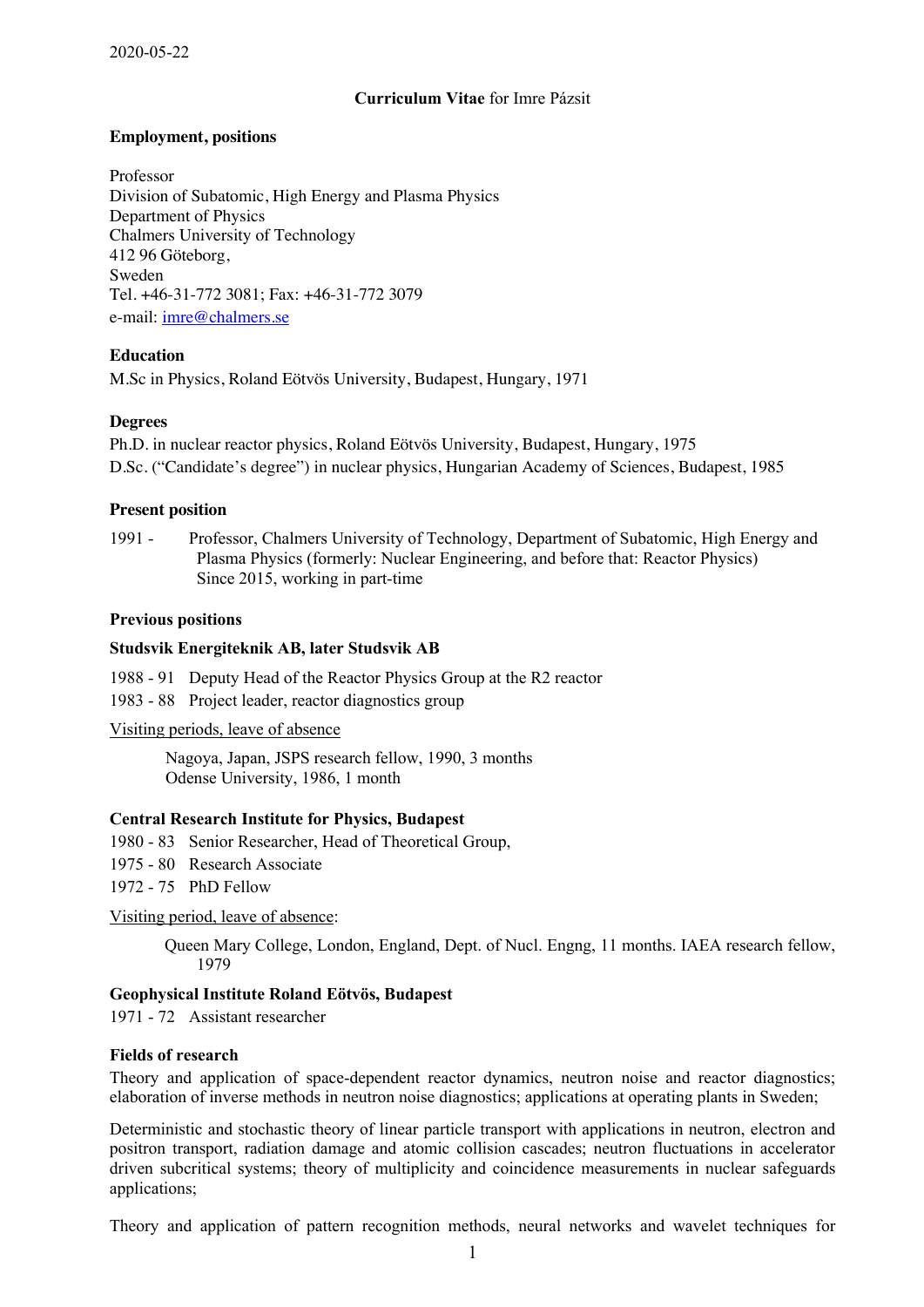unfolding noise sources, positron lifetime spectra, and for fault detection.

## **Publications:**

### *Books*

Imre Pázsit and Lénárd Pál: Neutron Fluctuations - a Treatise on the Physics of Branching Processes. Elsevier Science Ltd, London, New York, Tokyo 2008, ISBN: 978-0-08-045064-3 Nhu-Tarnawska Hoa Kim-Ngan and Imre Pázsit: The Discovery of Nuclear Fission - Woman Scientists in Highlight. First published in July 2007. Second edition October 2008. ISBN 978-91-633-1047-8 Swedish Edition: by Imre Pázsit and Nhu-Tarnawska Hoa Kim-Ngan, 2018. Japanese edition: by Imre Pázsit and Nhu-Tarnawska Hoa Kim-Ngan, 2018.

#### *Book chapters*

I. Pázsit and C. Demazière: "Noise Techniques in Nuclear Systems", in: Handbook of Nuclear Engineering, Ed. Dan G. Cacuci, Vol. 3, pp 1629 – 1737, Springer (2010)

I. Pázsit I. and V. Dykin, Kinetics, dynamics, and neutron noise in stationary MSRs, in: Molten Salt Reactors and Thorium Energy, Ed. Thomas Dolan, pp 111 – 166, Woodhead Publishing Series in Energy, Elsevier (2017)

#### *Lecture notes*:

I. Pázsit: Transport theory and stochastic processes. Chalmers University of Technology (2007)

I. Pázsit and A. Enqvist: Neutron noise in zero power systems. Lecture notes at the IAEA Workshop on "Neutron Fluctuations, Reactor Noise, and their Applications in Nuclear Reactors. 22-26 September 2008 ICTP, Trieste, Italy

I. Pázsit: Noise Techniques in Nuclear Systems I: Zero Power Reactor Noise. Chalmers University of Technology (2018)

I. Pázsit I. and C. Demazière: Noise Techniques in Nuclear Systems II: Power Reactor Noise. Chalmers University of Technology (2018)

### *Journal publications:*

Over 210 papers in refereed international journals, including 6 book chapters (not listed above). Numerous reports, conference lectures, proceedings etc. Full list of journal papers is accessible on my home page under: http://www.nephy.chalmers.se/staff-pages/imre/papers.html

### **Teaching**

Lectured in 3 undergraduate courses Lectured in the master course TIF245 – Noise Techniques in Nuclear Systems Lecturer in a PhD course in advanced reactor theory

### **Main adviser of 13 PhD students with degrees**

4 of these students received the national Sigvard Eklund prize for best thesis (out of a total of 11 cases so far).; further student prizes include the "Gunnar Engströms ABB-stiftelse" prize, the ENS High Scientific Council 2018 PhD Award; further, 2 Best Poster Awards and 2 Best Student Paper awards at international conferences.

### **Current PhD students**:

| $2016 - 09 - 01$ - | Lajos Nagy (double degree student with BME Budapest) |
|--------------------|------------------------------------------------------|
| $2020 - 03 - 01$ - | Moad Al-dbissi (Joint project with SCK CEN, Belgium) |

Number of MSc thesis degrees supervised: 15. One student (Petty Bernitt-Cartemo) received the national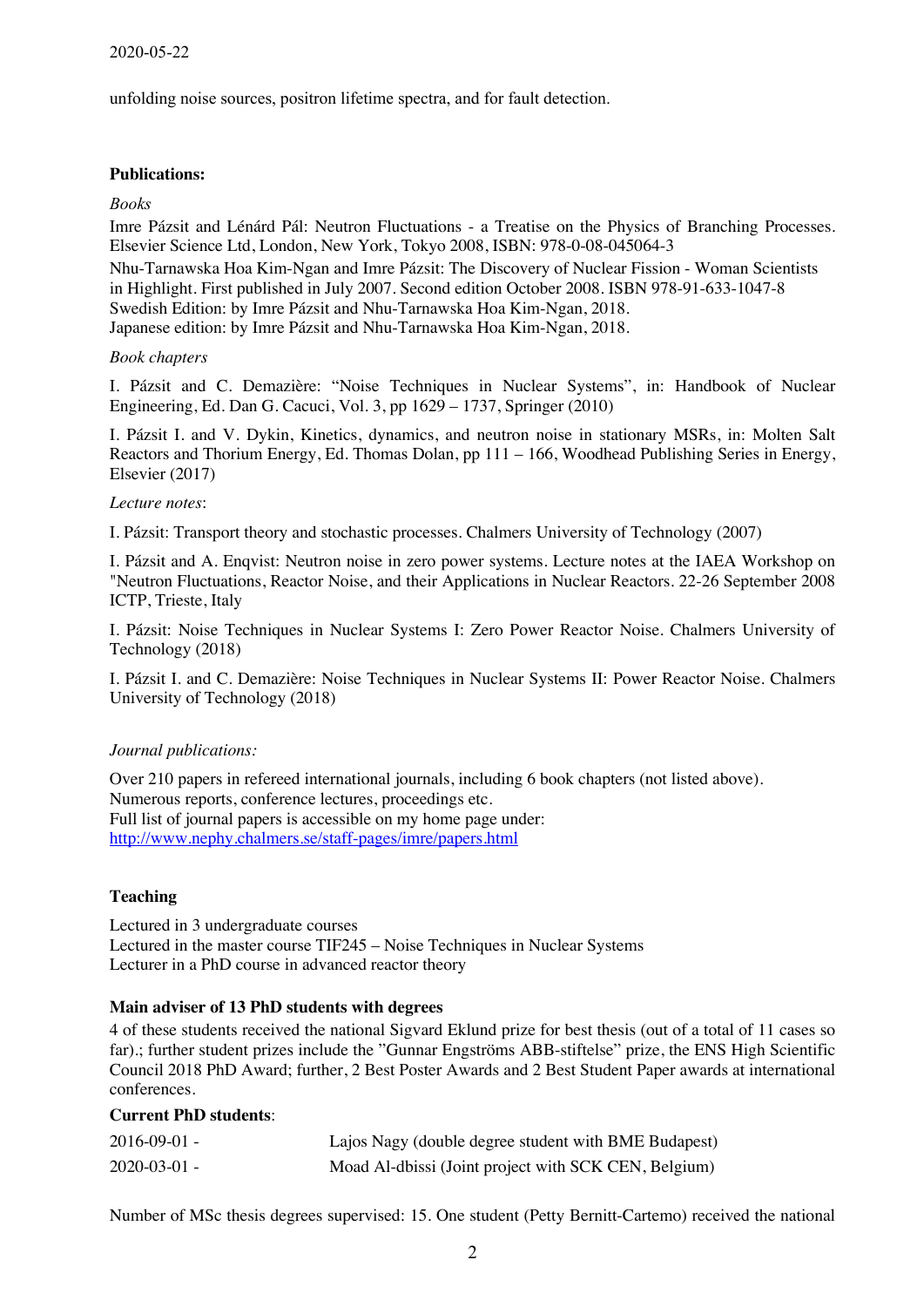Sigvard Eklund prize for best MSc Thesis. Number of Licentiate degrees supervised: 16 Member in PhD committees: 16 External Examiner at foreign PhD exams: 5

# **Past Executive Editor (currently Honorary Editor):**

Annals of Nuclear Energy

## **Editorial board memberships:**

Journal of Nuclear Science and Technology Int. Journal of Nuclear Energy Science and Technology Nuclear Technology & Radiation Protection Progress in Nuclear Energy (Guest Editor of two special issues) Transport Theory and Statistical Physics (Guest Editor of three special issues)

### **Referee services**

Annals of Nuclear Energy Progress in Nuclear Energy Nuclear Science and Engineering Proc. Roy. Soc., Physical Sciences Transport Theory and Statistical Physics Nuclear Instruments and Methods A and B Surface Science Applied Radiation and Isotopes

# **Committees and offices held**

Board member, Japan Society for the Promotion of Science Stockholm Office Alumni Club Member, Institution of Nuclear Material Management Member, Swedish Physical Society Member, Swedish Nuclear Society Supporting Member, Hungarian Physical Society

### Past board memberships:

• Board member, Executive Committee of the Mathematics and Computation Division of the American Nuclear Society, 2008 - 2012

• Board Member, Program Committee of the Reactor Physics Division of the American Nuclear Society, from 2011- 2015

- Board member of the Research Council of the Swedish Radiation Safety Authority (2009);
- Head, Section for Mathematical Physics of the Swedish Physical Society 2001-2009;
- Board member, Swedish Centre for Nuclear Technology 1997-2009;
- OECD/NEA Data Bank Liaison Officer for Chalmers Univ of Technology;
- Past Director, Centre for Nuclear Techniques, Chalmers Univ of Technology.

### **Distinctions**

Fourth recipient of the Leo Szilard Medal of the Hungarian Nuclear Society (2016). Previous recipients: E. Teller (1993), E.P. Wigner (1994) and F. Mezei (1996).

Order of the Rising Sun, Gold Rays with Neck Ribbon from the Government of Japan (2016)

Recipient of the 1st MVM Energy National Award (Hungary), 2014

Visiting Professor, University of South Carolina, Department of Mechanical Engineering, 2012 - 2014 Adjunct Professor, Department of Nuclear Engineering and Radiological Sciences, University of Michigan, Ann Arbor, USA, from 2009

Member, Royal Swedish Academy of the Engineering Sciences, from 2008

Fellow of the American Nuclear Society, from 2006

Member, Royal Academy of the Sciences and Arts in Göteborg, since 2004

Prize for outstanding research performance, Central Res. Inst. Physics, Budapest, 1981